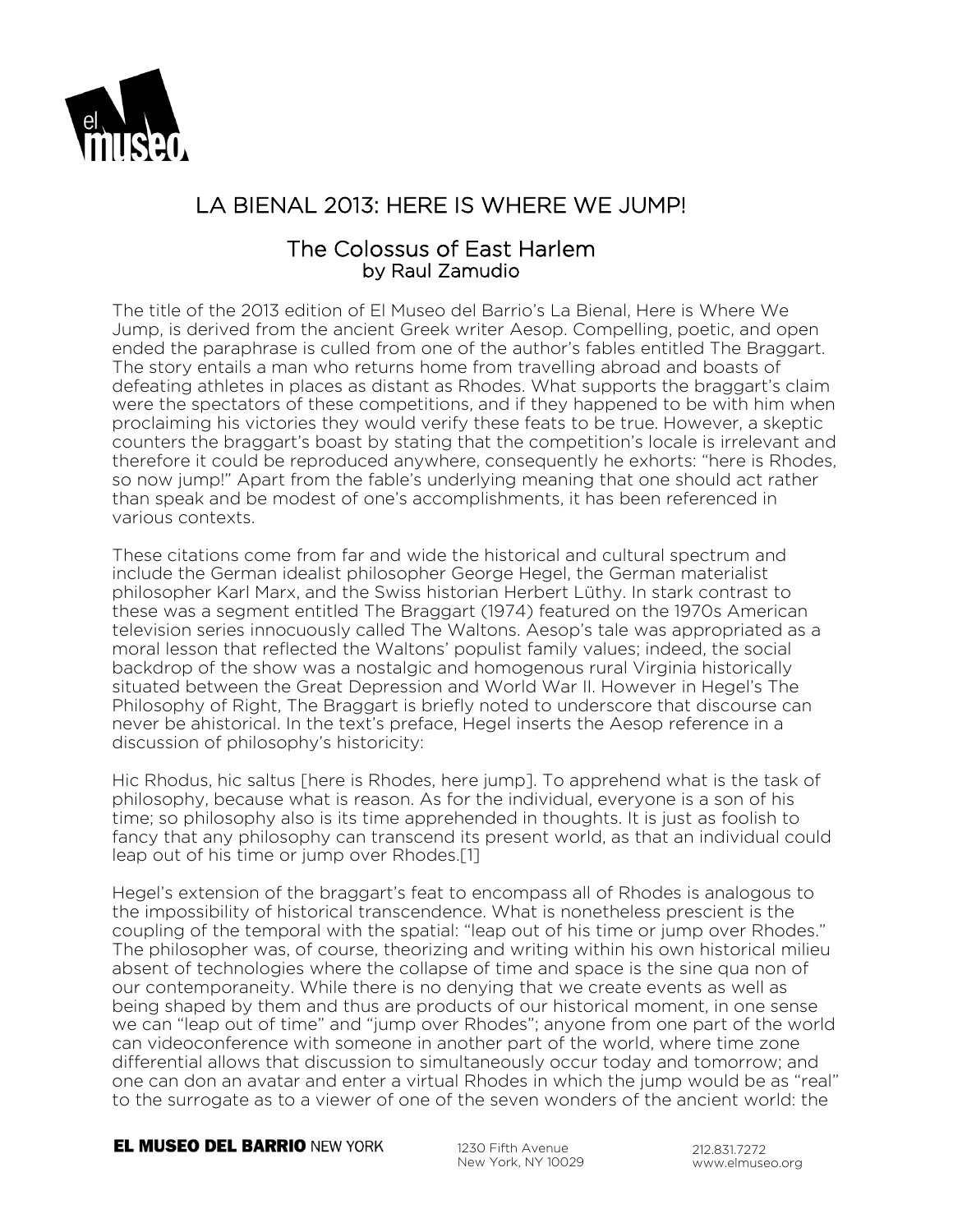

Colossus of Rhodes. The Braggart's contextual pedigree and its overt meaning and attendant subtexts are reflected in the curatorial undercurrent of Here Is Where We Jump. The artists in the exhibition, then, dovetail on the Aesopian adage vis-à-vis various genres and media articulated through formal and conceptual strategies that allow them to metaphorically "leap out of time" and "jump over Rhodes." Underscoring the trope of both time and space, the artists who are at various stages of their careers were born in South America as well as the Philippines but currently live and work in the greater New York City area. Other artists who are native to the region or elsewhere in the U.S. have also ventured far and wide and exhibited their work in international contexts. In moving like nomads and responding to globalization while concomitantly addressing local social and political issues, the exhibiting artists jump indeed. And like the audience of Aesop's protagonist, we are riveted by the stories they tell us; but the tales they share are not transmitted orally as they are embodied in their artworks.

Pavel Acosta, for example, is the author of a corpus spanning painting, photography, video, performance and interventions into the public sphere. His works evince a complex understanding of form as well as being layered with multiple meanings that coalesce around the complexities of urban life, both in Cuba and internationally. His contribution to Here Is Where We Jump consists of a site-specific variation of a painting currently exhibited in El Museo Del Barrio culled from its permanent collection. Based on Manuel Macarullia's Goat Song #5: Tumult on George Washington Avenue (1988), Acosta's Wallscape (2013) faithfully simulates Macaruilla's painting and the artistic doppelgänger is situated across from the original consequently creating a formal and conceptual call and response. The technique utilized in Wallscape is similar to Acosta's modus operandi in an ongoing series of paintings titled Stolen (2009-) that were initiated in Cuba. In a kind of de-graffiti similar to the de-collage of French Nouveau Realisté Jacques Villagle, the Stolen works were rendered from paint chips illegally acquired from exterior walls found throughout Havana. In Wallscape, however, Acosta has carefully removed the museum's surface wall paint revealing a patina of tonal variegations formed from undercoats of pigment applied over time, which become the chips used to constitute the work but in unison also create a phantasmagoric refraction of Macaruillia's painting. Formally elegant, labor intensive, and visually arresting, Wallscape comments on historical memory, the museum as archive, the singularity of the art object as sacrosanct to collection practice as well as to the history of wall works including prehistoric cave paintings, religious frescoes, and street art. While the painting technique of the Stolen works has been ingeniously reconfigured in Wallscape, both engage displacement and site-specificity of which one can find affinities with other works in the exhibition including those by Patricia Domínguez, Ernest Concepción, and Gabriela Salazar.

Part Earth art, social sculpture, durational and participatory, Patricia Domínguez will create a site-specific installation for the exhibition in a garden adjacent to El Museo Del Barrio. Titled Tree Analogue (2013) the work is, to a degree, inconstant; for it is actualized through living flora as art: as an actual fruit-bearing tree is planted, takes root and expands so does the artwork become ever more animated. An herbalist healer or curandera will facilitate the sculptural installation, and the fruit and herbs planted and gathered will be made into jam, tea, and medicinal tinctures that will be made available to the public. Amidst a luscious garden refuge palpitating with an aura

**EL MUSEO DEL BARRIO NEW YORK** 

1230 Fifth Avenue New York, NY 10029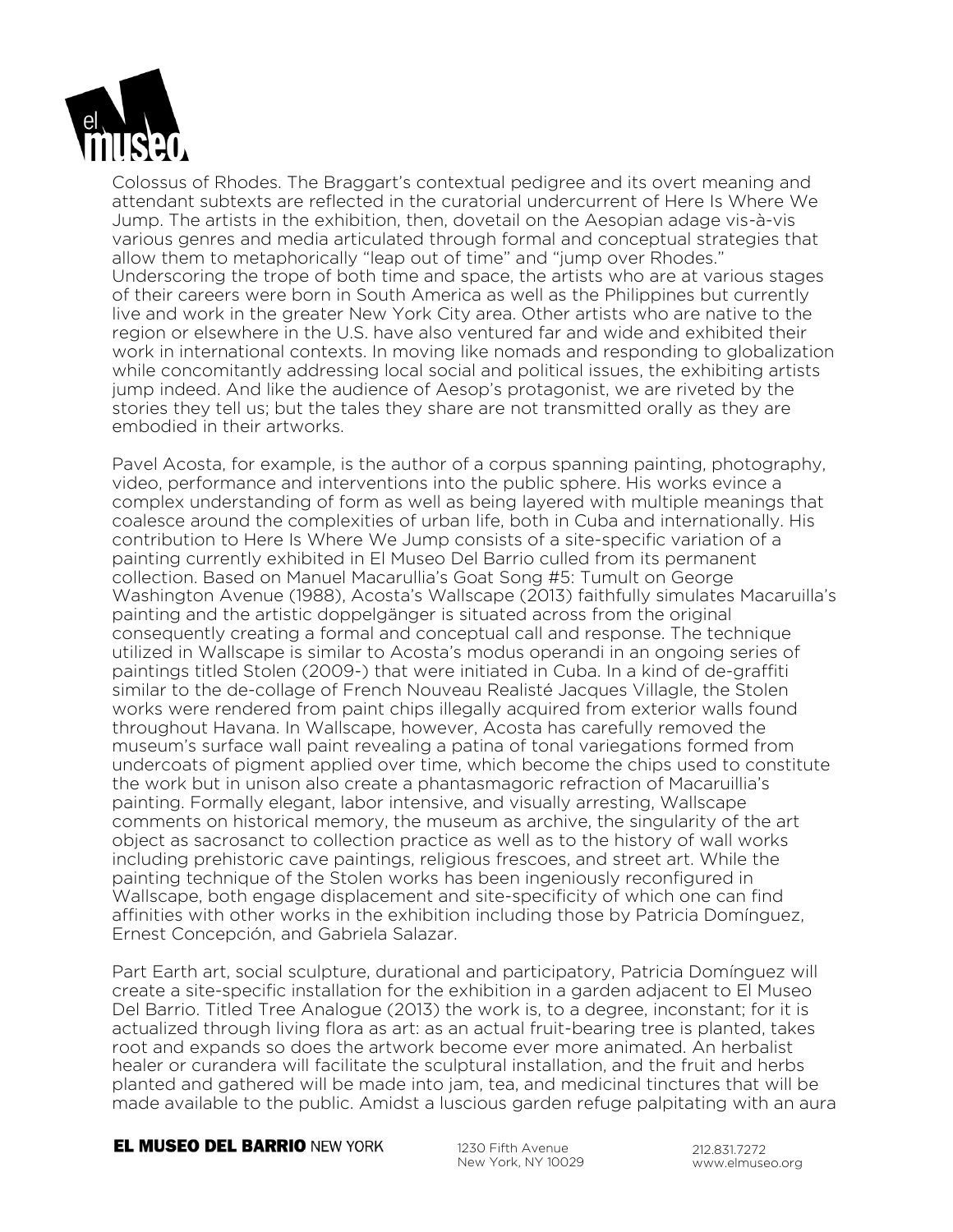

of serenity and peace, Tree Analogue is not only a locus of spiritual and social regeneration but also a work of political resistance and affirmation in the face of East Harlem gentrification. Of the many ideas stemming from Tree Analogue, it is also an eco-political and critical therapeutic spin on Hans Hacke's important landmark conceptual work: Shapolsky et al. Manhattan Real Estate Holdings, A Real-Time Social System, as of May 1, 1971 (1971). This work was exhibited south of El Museo Del Barrio at the Guggenheim Museum but censored by that institution. Further highlighting the relational undercurrent of her project, Domínguez will install a recording device in the garden from which visitors can orally document their observations, histories, narratives, musings, and so forth while harbored by the organic environment. As the artist eloquently stated herself, Tree Analogue "is an inversion of the panopticon, the non-monument, and a moment where the periphery absorbs from the center."[2] Equally working in an installation format but within El Museo Del Barrio and through the medium of drawing is Ernest Concepción.

The detailed and expansive drawings of Ernest Concepción will permeate over support columns in El Museo Del Barrio and in the process, transform architectural elements into contemporary horror vacui. This term, which derives from the Latin "fear of empty space," refers to the filling up of a visual composition to the point of saturation, and is not too far off of a descriptive for the renderings of this meticulous and more than capable draftsperson. Never conventional and always innovative in transforming the art of drawing, Concepción's wall drawings can take many forms including some that are ostensibly rhizome like in structure; these have a diffused quality of controlled dispersal where it is difficult to ascertain sequence and by nature are anti-teleological. This is not to imply randomness or sporadic mark-making: there is a rigorous visual logic that Concepción deploys across walls and surfaces by way of line, color, collaged elements, dichotomy of representation/pure abstraction and interplay between positive/negative space that allows visual information to seamlessly unfold in manifold directions. With Concepción, not only is a picture worth a thousand words, but also his sensuous and confident line in its diverse articulations becomes a signifying practice in and of itself. Concepción's intervention into El Museo Del Barrio is not dissimilar to what the artist engages on paper or canvas as site for artistic exploration, which in the latter instance is usually the province of the studio.

In an ironic response to so-called post-studio practice, the studio as trope will be an element to Gabriela Salazar's contribution to the exhibition. Gabriela Salazar is an eclectic artist evidenced in a deft body of work consisting of indoor and outdoor sculptures and installations constituted from doors, doorframes, walls, floors, ceilings and other elements alluding to construction, home remodeling, building sites etc. But her recasting of these materials into complex and visually arresting artworks is more than a unique aesthetic statement. Added to this is Salazar's sophisticated visual acumen resulting in a style that occasionally feigns anti-aesthetic by way of the media used; concomitantly, her sculptures and installations emanate a palpitating and vibrant presence. Among other pieces the artist will present will be a transposed portion of her studio. More than a simulacrum of Salazar's working environment or even a theatrical presentation of her laborious process, it's a formal and conceptual triangulation of worlds within worlds: it's a microcosmic museum exhibition space, it also contains actual works placed in the truncated studio, as well as being an artwork itself. While her aesthetic is evocative of a critical urbanism that connects her to such artists as Gordon Matta-Clark, Michael Asher, and Dan Graham, her formal vocabulary

### **EL MUSEO DEL BARRIO NEW YORK**

1230 Fifth Avenue New York, NY 10029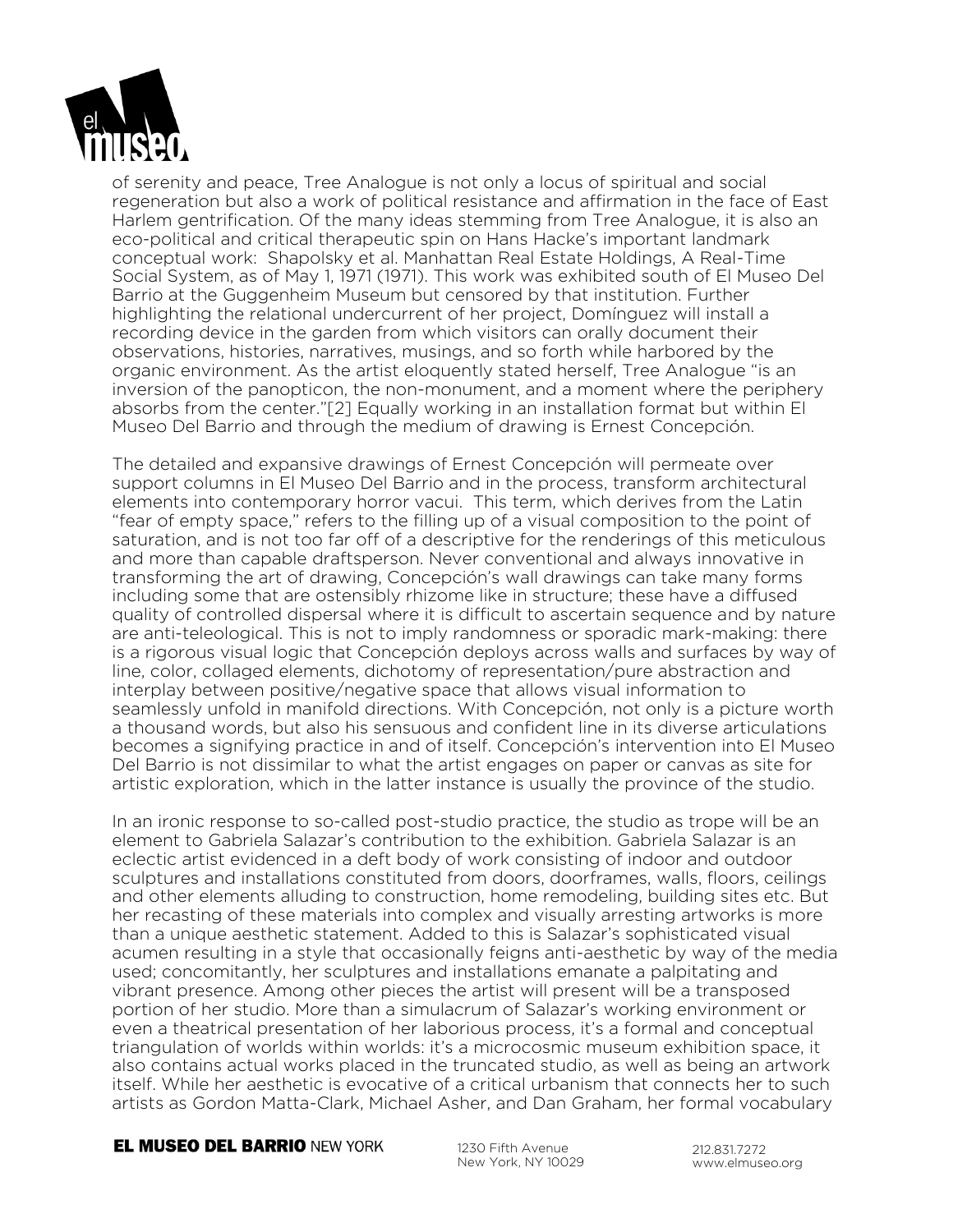

reveals an awareness of materiality as imbued with signification. This is underscored in Salazar's much-lauded public art project entitled For Closure (2012), which incorporated 29 doors that were specifically selected because of their socioeconomic associations. Another artist that has transposed an environmental like structure into the exhibition space, but for different ends and through different means, is West Coast transplant Eric Ramos Guerrero.

Appearing as his radio personality known by the moniker DJ Decker Radario AKA DJ Decks, Eric Ramos Guerrero will host Cortez Killer Cutz Mixtape Radio (2013) for the exhibition. DJ Decks' pirate radio has been stealthily stationed on an island thought to be California that was first described in the 1510 novel, Las sergas de esplandian, by the Spanish writer Garci Rodriguez de Montalvo. From first hand accounts by wayward early 16th century Spanish explorers, Rodriguez de Montalvo was the first to publish on the inhabitants of the island: a castration complex-inducing, estrogen fueled isle of colossal women overruled by a warrior queen named Califa. Similar to the role that DJ Decks' radio program plays in his homeland, its presence in the exhibition will function as beacon for social and political discourse. It will also transmit live from El Museo Del Barrio and rock the airwaves but also host interviews and performances. Cortez Killer Cutz Mixtape Radio is context dependent and relational, and alludes to other forms of electronic transmission associated with the historical avant-garde: the Eiffel Tower's (1889) ability to transmit radio waves across borders in the first decade of the 20th century inspired the Eiffel Tower paintings by Orphic abstractionist Robert Delaunay. Guerrero's intelligent and poetic Cortez Killer Cutz Mixtape Radio, with its admixture of rap, oldies music, street culture and a sort of neo-Fluxus conceptualism and performance, has an affinity with one of the landmark works of discursive transmission, albeit never actualized: V. I. Tatlin's utopian Monument to the Third International (1919-20). Performance and installation within the parameters of El Museo Del Barrio will also be integral to Risa Puno's contribution to the exhibition.

Similar to Guerrero's radio installation and its inclusion of the public sphere as intrinsic to its activation and completion, Risa Puno creates installations and environmental works that are interactive. However in her case the artist plays off of recreational games, leisure activities and toys and imbues them with sociopolitical contexts. Thus a miniature golf game entitled Leap of Faith (2010) draws attention to exclusionary and asymmetrical U.S. immigration policies; You or Me (2013) is a carnival dunk tank that existentially shifts the onus of the person who will get wet to the friend who proposed him as participant; and Economic Mobility (2005), which uses a trampoline for the participant to jump up and snatch dollar bills hanging overhead, succumbs into a Sisyphean task that critically reflects on the American dream of socio-economic advancement via hard work. For Here Is Where We Jump, the artist will install the interactive piece entitled Breaking Bienal (2013). Consisting of a piñata in the form of a mirrored disco ball, the sculpture will eventually be broken up by the public at the end of the exhibition run. Whereas the typical piñata is filled with candies and money to be picked up by children after breaking apart, a variant of this titled After Party (2010) was filled with condoms, pregnancy tests, Advil, coffee and other assorted elements meant to symbolize the unintended fallout of a party: hangovers, one-night stands, sexually transmitted diseases, pregnancies and so forth. For the exhibition Puno will fill her disco ball with ephemera from the other participating artists: reproduced works, objects and assorted bric-a-brac from their studios,

### **EL MUSEO DEL BARRIO NEW YORK**

1230 Fifth Avenue New York, NY 10029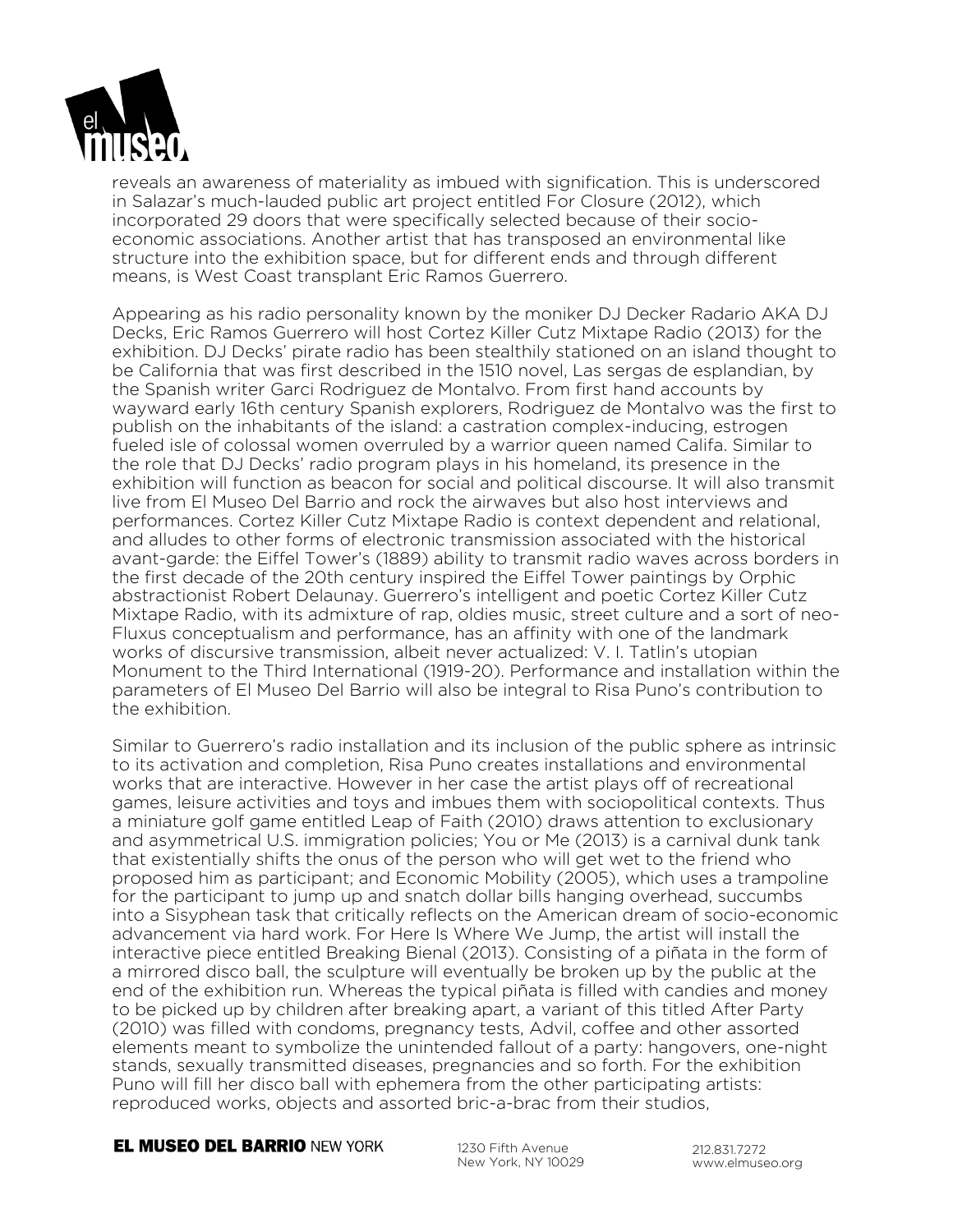

announcements cards, clippings of exhibition reviews by art critics, as well as copies of exhibition didactics. There are various things this work thematically rubs with and against regarding the museum and its agents: its destruction is similar to the landmark and iconic piano obliteration by Raphael Montañez Ortiz, who was one of the founders of El Museo Del Barrio. Furthermore, Breaking Bienal's spilled contents of art related materials are commentary on the art market and its infrastructure; a contemporary David meets Goliath, if you will. Also working in performance but not collaboratively is Élan Jurado.

The performance work of Élan Jurado has a visible ardor that commands attention. This is detectable in his method of working solo in real time with the least amount of props. His pieces often revolve around an action that becomes the work's formal and narrative pivot rather than an enactment or monologue. This procedure of isolating the body situates it as site of artistic, social and political expression. Jurado's performances are plural in meaning though singular in execution: a shot to the back at close range from a paintball gun; playing air guitar with his penis; banging his paintcovered face up against a wall; and tying a string around his fingers till his blood flow ceases. These actions, which often entail endurance and a degree of pain, are heightened by their physicality subsequently giving his pieces an aura of the ritualistic. But this is not an art form where the world is subsumed into the artist. Rather, it is the other way around: this is evinced in the intimacy that Jurado's performances have with their receiver by way of nudity that is integral to the artistic act. When Jurado performs nude intimacy is heightened as this creates vulnerability between artist and receiver because clothing's emotional armature is stripped away. This performance strategy, by nature, engenders a proximity that cannot be achieved outside of those presentation dynamics. And nearness is not only meant on physical terms, but rather an emotional connection where reciprocity freely circulates between artist and receiver. While one can see a link with the Viennese Actionists, and Chris Burden, among others, Jurado has forged a unique path in performance by returning to the body with a deft and primeval intensity. In the same way that Jurado as well as other artists such as Guerrero are foregrounding the importance of performance and expanding its parameters, so it is with the painters presented in the exhibition including Edgar Serrano and Bernardo Navarro Tomas.

From the 1980s onward painting has gone through many permutations since its purported death(s) and resurrection(s). Akin to Nietzsche's eternal recurrence and no less apocalyptic, when it supposedly dies it nonetheless returns with a vengeance. Its most recent incarnation has been with the younger generation of artists who view the debates about painting's viability as passé and doctrinaire. Some of the artists in Here is Where We Jump, for instance, incorporate painting in some fashion in their practice or work in the medium as well as in other genres. In the case of Edgar Serrano, he makes painting malleable in that his work evinces an encyclopedic knowledge of styles; but this is no mere citation because he artistically devours visual culture and regurgitates it anew. His iconography is culled from a dizzying array of sources: art history, history, philosophy, "low" culture including comic books, television, movies, postcards and just about anything is fair game that the artist re-contextualizes. These high/low brow mash-ups are nuanced by the diversity of media at his disposal: acrylic, oil, watercolor, encaustic, tempera, gouache and latex but also silver dust, synthetic hair, wood, coffee, animal hides, and hooves. Serrano's eclectic formal arsenal is more than just a means to an end, for he often incorporates elements

### **EL MUSEO DEL BARRIO NEW YORK**

1230 Fifth Avenue New York, NY 10029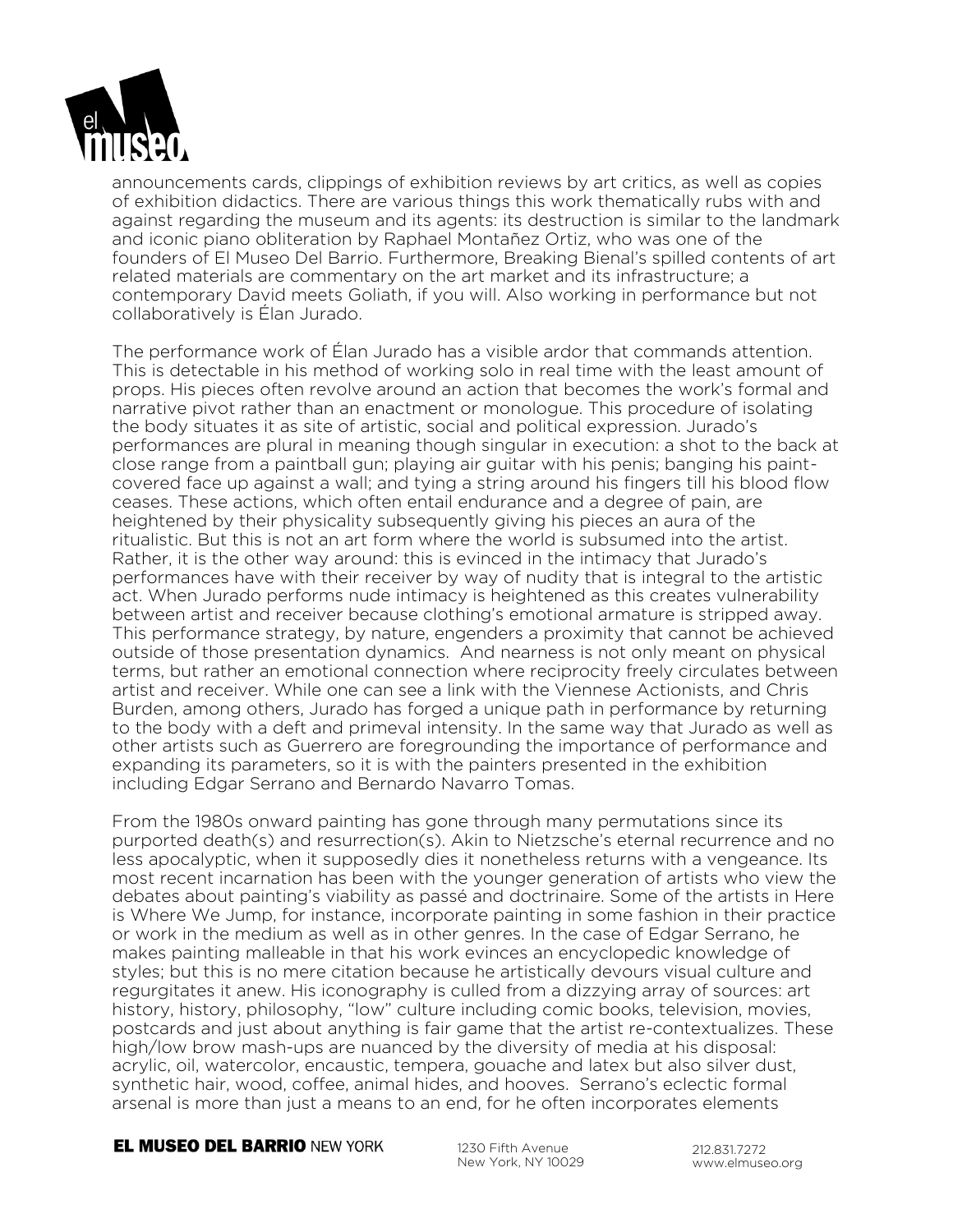

because of their potential polysemy rather than being vehicles that convey meaning. In an ongoing series of altered postcards entitled Parallel Inventory (2010-), for example, the artist intervenes in postcards of reproduced artworks by historical and contemporary artists and non-Western cultures. In one work Serrano has affixed a cheap reflective decal of the Virgin of Guadalupe in the colors of the Mexican flag on the front shirt of a portrait by Wolfgang Tillmans. The photograph is entitled Adam, Head Down (1999), and the figure is looking downward at the superimposed, dime store image of a deity on his shirt. The intervention is both humorous and intricate with meaning: for the placement of the image is similar to the apparition of the Virgin of Guadalupe found on the cloak of the indigene Juan Diego in 1531. Of course Adam as the first created human is not lost on the narrative, either. Another artist who uses humor in a complex way and couples it with political commentary is Bernardo Navarro Tomas.

Whereas Serrano's paintings draw us in and seduce us with their idiosyncratic materials, lush and broad palette and multivalent narratives, the paintings of Bernardo Navarro Tomas are cathartic, dense, and physical and executed with a refined abrasiveness. Cultivating an aesthetic vocabulary distilled from, among other sources, German Expressionism, George Grosz, Phillip Guston, broadsides, protest signage, and political graffiti found on walls, the works for Here Is Where We Jump are adamantly oppositional. For the exhibition, Tomas will present paintings based on his upbringing in Cuba and Fidel Castro's cult of personality. The canvases are forceful via a variety of compositional techniques and tropes. A formal tactic that has become a Tomas stylistic is pushing the figures to the foreground and flattening of space; this gives his pictures a kind of deflated yet gorgeously raw quality as his imagery operates like emblems that eschew academic mimeticism. This placement of his figures seem to give a nod to the viewer as well as what's inside the picture plane, subsequently repositioning the former as implicated spectator than detached observer. This is emphasized in the depictions of Fidel in his ubiquitous megalomaniacal orations: not only are the masses being addressed in a kind of Cuban Triumph of the Will, but the viewer is subsumed into the narrative thus symbolically becoming part of the collective subservience. Some works are ostensibly about tyranny under Castro, while in other paintings subject matter is wider in scope. This is evinced in Rebelion En La Granja (Animal Farm) (2008) in which the artist depicts three pigs in the gesture of "speak no evil, see no evil, hear no evil." The pigs, however, are dressed in camouflage army uniforms, don beards, and one of the pigs is actually peaking through his fingers thus emphasizing Big Brother. This Orwellian reference is, of course, also underscored by the parenthetical title's citation of George Orwell's dystopian novel about pre-Soviet Revolutionary Russia.

At first glance, it seems that the artwork made by Tonatiuh Pellizi is quite literal: a mobile of readymade car odorizers hangs from the ceiling. But this unassuming odorous sculpture is more than a conflation of Marcel Duchamp and Alexander Calder. Indeed, its olfactory quality dovetails on Nietzsche's critique of Kantian aesthetics through Duchamp's devaluation of modernism's privileging of vision as conditional for the artistic experience.[3] Thus Pellizzi's aromatic mobile is, by nature, an ontological contradiction: it's highly visual yet anti-retinal; one looks up at it with the eyes but it overpowers our sense of smell. Another Pellizi signature sculpture is also fabricated with commonplace materials: a sinuous, serpentine form constituted from industrial metal tubing connects and lights up primary colored light bulbs, which

**EL MUSEO DEL BARRIO NEW YORK** 

1230 Fifth Avenue New York, NY 10029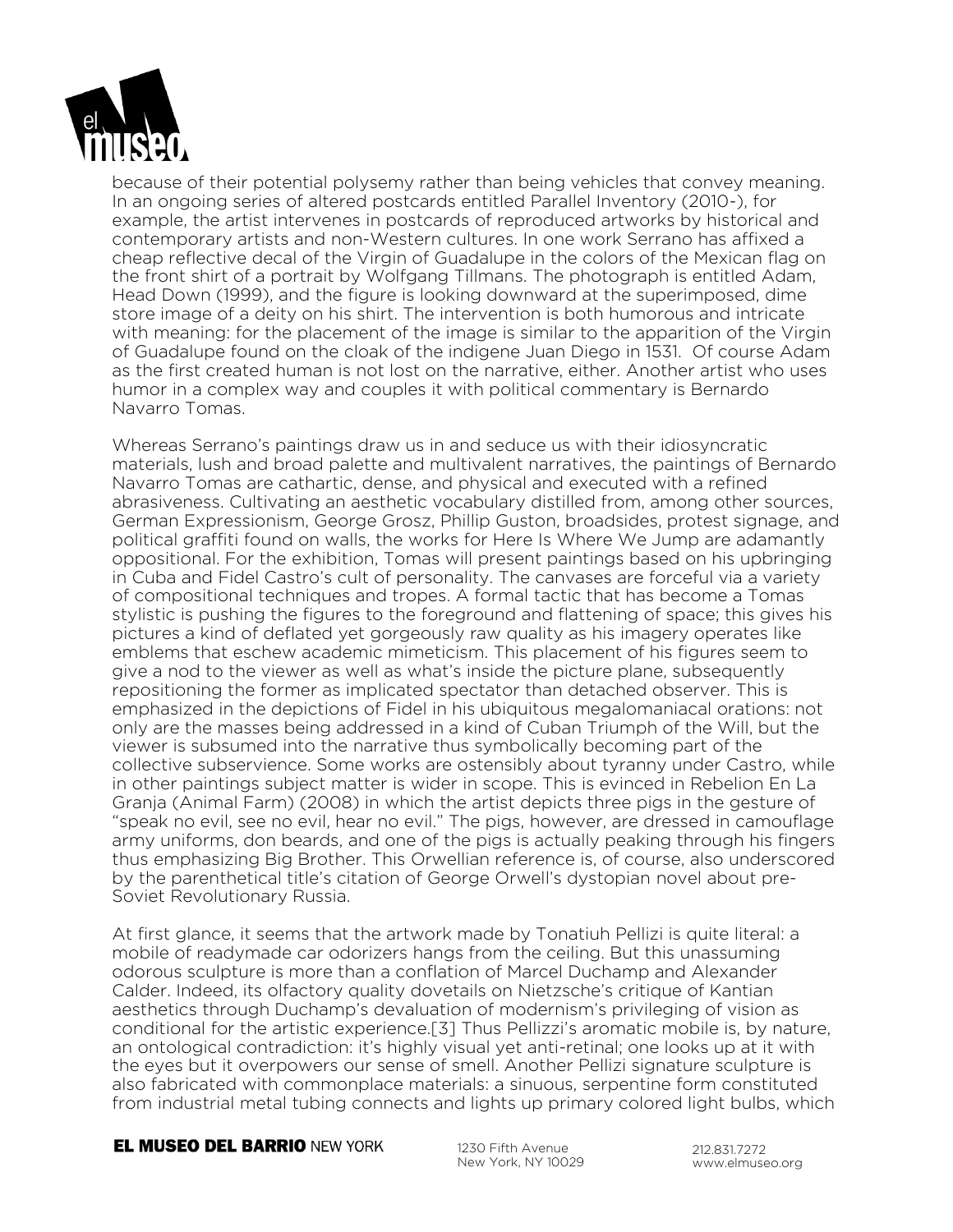

is akin to Piet Mondrian's reductive geometric abstractions in red, yellow, and blue. But whereas Mondrian's canvases are rooted in Theosophy and spiritualism, Pellizi brings that aesthetic down to earth via his work's allusion to illumination used in seedy establishments, cheap cafes, and roadside honkytonks. Another work that subverts art history that will be in the exhibition is Transitional Geometry in Blue (Cathedra)(2013), which is based on Barnett Newman's Cathedra (1951). Both works are rendered in the same monochrome and detailed with white, hard edge lines that Newman called "zips." Though on the surface they both appear not dissimilar, Newman's painting was viciously cut with a knife by an artist whose reasoning for his action was that "[he] didn't hate all art, just abstract art and realism."[4] While one cannot separate the Newman Cathedra violence from Pellizi's variation, the latter's iconoclasm is rooted in a conceptual approach to color rather than incisions. For Pellizi's monochromatic blue refers to the palette of police barricades ubiquitously found throughout New York City. Newman's work has been restored though it's still imbued with the history of its attack; inversely, Pelizzi's color scheme evokes the police state that failed to protect the painting from vandalism.

Unlike Pelizzi, Kenneth Rivero is first and foremost a painter but he also works in sculpture, work-on-paper, installation, and video. One medium, however, often crosses over into another and vice versa. In his ambient video piece entitled The Professional (2012), for instance, there is a strong pictorial presence that nudges the cinematic into the painterly. Interestingly, this type of aesthetic one can find in directors who first started out as painters and then later made films such as Peter Greenaway, Derek Jarman, and David Lynch, to name just a few. The painterly effect in Rivero's video is almost like an apparition, specter, atmospheric mist, or digital sfumato. These painterly leitmotivs are also evinced in three-dimensional work as well, though some of the paintings push the two-dimensional beyond their planar structure via their sculptural qualities. For Here Is Where We Jump, Rivero will exhibit a large mixed media painting entitled Pique (2013) and works on paper encased in a vitrine. The former is a visual cornucopia of color and imagery set against an overall pinkish background. The background washes of color create an ambiance in which the narrative scenario is piecemealed. Whereas in The Professional Rivero pushed video into a painterly direction, the swaths of color in Pique become like lighting in a film. Lending to this fragmentary quality are the disparate imagery scattered about and loosely linked by red lines to an individual holding a baseball bat whose head emanates fire. Buoying these and almost transforming the painting into a diptych is another figure literally tearing apart the surface canvas. In contrast to this exquisitely executed and image saturated painting are the drawings that convey intimacy because of their formal delicacy. Made on an array of support material including paper, the insides of paperback covers, book covers and photo albums, they are extremely versatile in subject matter and are concomitantly cerebral and emotive, spare and profuse.

Moving with aplomb between painting and photography yet veering both into the sculptural field is Pablo Jansana who will exhibit two mixed media wall works. One piece is entitled Munich Circle (2012) and is an upright rectangular photographic work in a saturated reddish monochrome bisected horizontally. The upper register consists of a group portrait of individuals known collectively as the Munich Circle; the lower half is awash in the overall hue. Led by the charismatic Alfred Schuler, the Munich Circle were writers and intellectuals at the turn of the century Germany that shared a

### **EL MUSEO DEL BARRIO NEW YORK**

1230 Fifth Avenue New York, NY 10029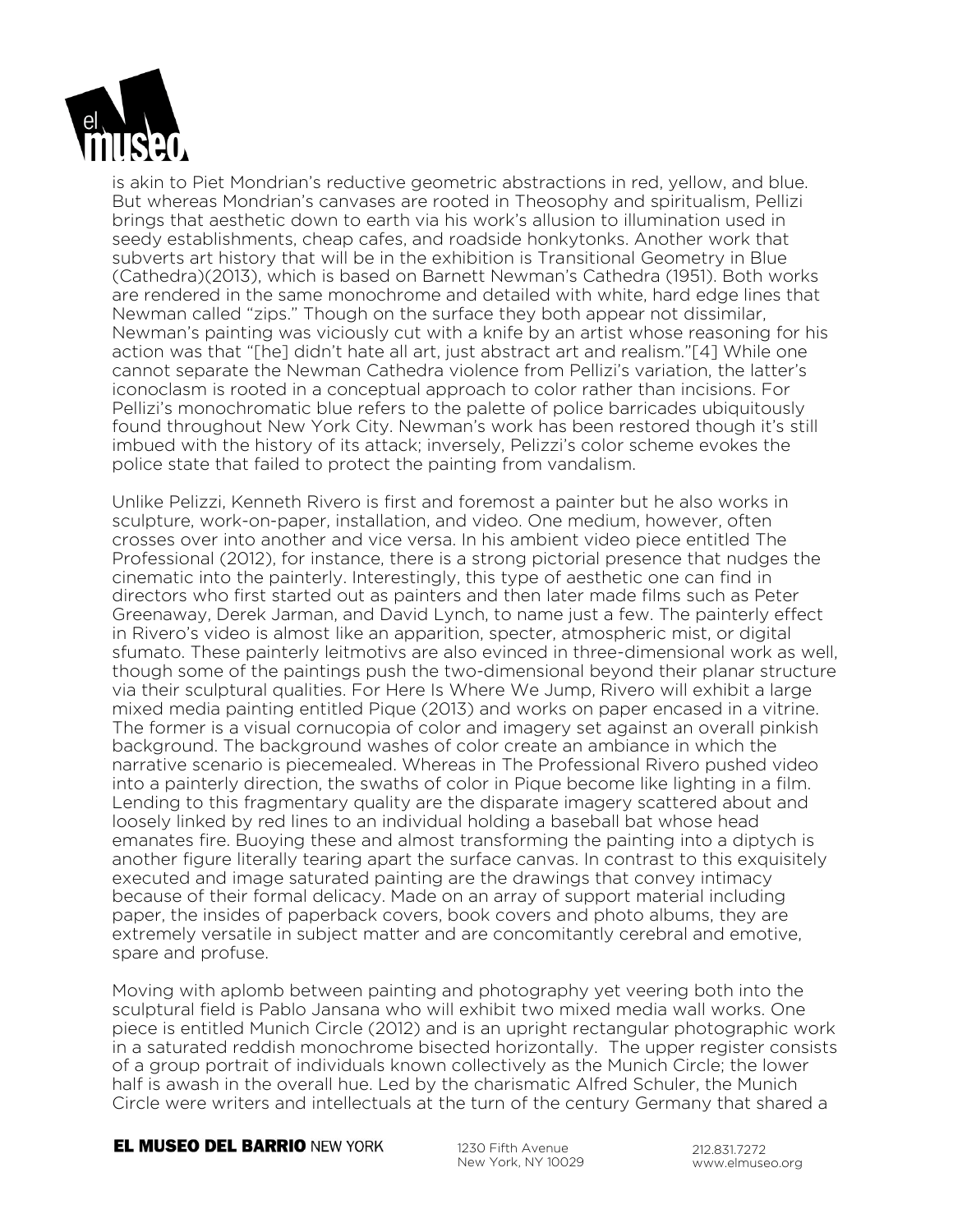

cosmology based on neo-paganism and occult arcana. One of the peculiar things about Schuler, apart from his other worldly concoction of mythology, alternative spirituality and purported anti-Semitism, was his fascination with the swastika to where it became a kind personal logo.[5] Jansana's other exhibited work is equally interesting but in this case consists of a black monochromatic painting where the body is implied by way of its bulbous forms. Entitled Touch, Touch, Touch (2011), this work is made of epoxy resin, pigment, wooden stretcher bars, and canvas, and consists of two panels that jut out from the wall with allusions to the corporeal by way of its sensuous volumes. The monochrome has traditionally implied an emptying of representation i.e. the real world, and in its wake would remain the spiritual as was the case with Malevich's Suprematism; with the Minimalists, the reduction of form entailed a phenomenological framing of the object; and either conceptual basis for the monochrome, whether spiritual or phenomenological, could only be conveyed in a hermetically enclosed artwork without any referent to the world beyond it. On the one hand, Jansana implies that the monochrome's appropriation by the occult or spiritualism may carry with it authoritarianism underscored in Schuler's proto-fascist tendencies; and in Touch, Touch, Touch, Jansana is subverting Minimalism's reductivist aesthetics with a reinsertion of the body back into the monochromatic void. Riffing on Ad Reinhart's black paintings, Lucio Fontana's slashed monochromes, Brazilian Neo-Concretism, and more recently Steven Parrino, Jansana ups the ante in a work that is about the politics of form as it is about the form of politics. The politics of form, however in this case manifesting within the context of identity, is germane to the work of Mel Xiloj.

Unlike most artists who attend formal schools related to their artistic practice, Mel Xiloj graduated with degrees in mechanical engineering and product design. The former training is apparent in her meticulous drawings and their seemingly machinelike control. By the same token, her renderings are embodiments of a sensitivity and delicacy that can only come from a human hand. Compounding this precise yet exquisite drafting métier is a sophisticated understanding of composition that reveals a nuanced design aesthetic. The works, however, are composites of imagery that function like visual poems yet are charged with subtle commentary about the politics of identity: gender, class, sexuality, and ethnicity. In Astronaut (2013), for example, Xiloj present us with what appears to be a kind of homage to Neil Armstrong's landing on the moon. For not only do we see the proverbial astronaut, but are reminded of this event by a banner with the date: July 21, 1969. There are other elements to this drawing that point to things far beyond the work's ostensible narrative. Armstrong, if we are to believe he's the astronaut depicted, is about to take his first iconic step for mankind wearing a woman's platform shoe. What complicates this emphasis on gender intervention is the mythological association of the moon as feminine archetype. Finally, what gives this deft drawing another conceptual twist are two other elements: one is the text underneath the astronaut's left foot that states: Circulatory Grammar. The other element in this work is its presentation format:  $a 4 x$ 4 inch drawing seen through a magnifying apparatus. Although Astronaut is a work on paper, it subliminally alerts us to the iconicity of the image, especially those that have such historical weight as the lunar landing.

Ernesto Burgos is primarily a sculptor though his chosen medium subtly weaves its way into his photographic work. Burgos' sculptural practice can incorporate an array of materials including iron, wood, clothes, fabric, resin, paint and paper, but he's best

**EL MUSEO DEL BARRIO NEW YORK** 

1230 Fifth Avenue New York, NY 10029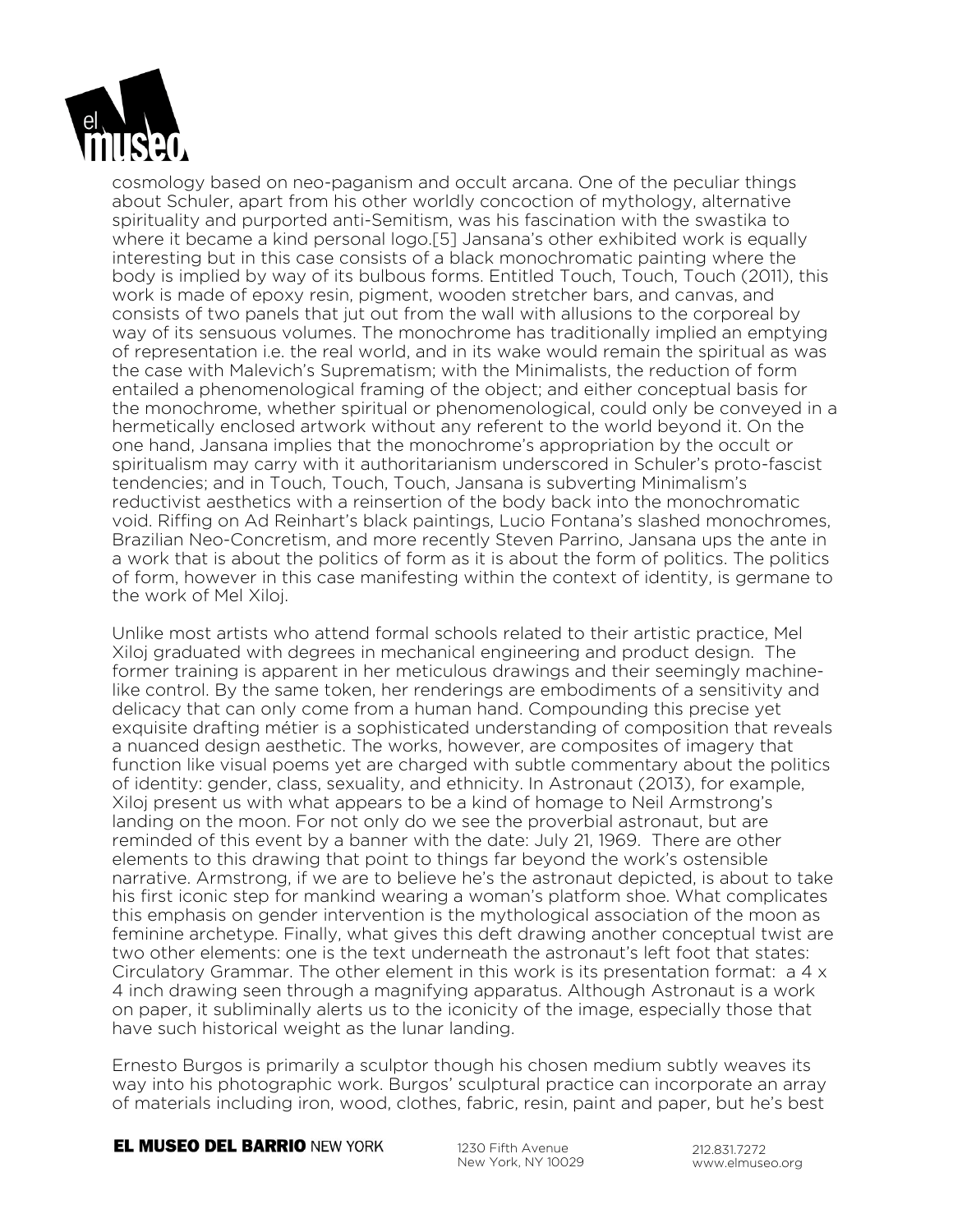

known for sculptures consisting of altered sofas. Taking the ubiquitous furniture piece that is often central to practically any living room, Burgos deconstructs and lays bare the nexus of social domestic space as gestating with desire that he sublimates into political questions concerning the family as microcosm of society, and vice versa. As such, Burgos transforms sofas by colliding decrepitude with high aesthetics. For Here Is Where We Jump, the artist will present a sculptural work and a series of photographs of what appear to be advertisements of non-existent products. The sculpture is an amorphous white form that appears like a cross between a ruin, a monument, and a fetish object. Ostensibly dilapidated yet beautiful, Burgos sculpture is arcane, mysterious, and enigmatic and has an innate magnetism that draws us to it. Whereas Burgos' sculpture embodies the fetish in anthropological terms, that is, a mysterious object that has magical power over us, the photographs also imply the fetish but in Marxian terms. One key aspect of Karl Marx's theory of capitalism is the need for the system to perpetuate itself through reproduction of the underclass class, but also to create wants in the form of products and product them as needs. We all need to eat, drink water, sleep and so forth, however we do not need the newest gadget year in year out, though capitalism convinces otherwise. Burgos' photographs are a formal and conceptual extension of his sculpture but comment on the social construction of reality through the specular world of advertisement. They dovetail on the Marxian fetish by presenting us glossy sales pitches of products that have no labels; the products are shiny and attractive yet devoid of the substantive; they are nothing more than beautiful objects of spiritually vacuity. The fetish is also a conceptual touchstone in the work of Alejandro Guzmán.

The work of Alejandro Guzmán is by nature protean: painting, drawing, photography, sculpture and video. However, it is his performance based-sculptures that often are mounted on wheels that will be exhibited as well as related drawings. It's difficult to pinpoint the formal and conceptual lineage of these visually poetic sculptural aberrations made of wood, paint, plastic, cloth, as well as various bric-a-brac that the artist transforms into objects of aesthetic delectation. Spawned from Yoruba Egungun, makeshift shelters, Krzysztof Wodiczko's Homeless Vehicle (1988-89), David Hammons, Thomas Hirschorn, parade floats, and the Carnival, are the artistic mongrels that Guzmán calls Mixed Media Sculptural Performance Object. Highly variegated though there are some structural elements that unify them, each iteration is differentiated by materiality and attendant nomenclature; for example, The Procreation Mixed Media Sculptural Performance Object on Ink on Paper with Sculpture (2013) as opposed to The Intellectual Derelict Mixed Media Sculptural Performance Object on Oil Painting (2013). While the works in general convey playfulness and are employed in performance contexts and usually set loose in the public sphere, they are also a kind of a Trojan horse that blindside us with the formal uncanny: they are materially strange though concomitantly homey. For Guzmán, cross-cultural is as much vertical as it is horizontal: siphoning from both high and low culture as well as across borders, his aesthetic rubs up against modernism's artistic other orphaned by European colonialism. In the same way that Oaxacan Talavera pottery is a confluence of Old and New World sources including Italian, Spanish, Mudejar, and Mexican indigenous that represent what the scholar Serge Gruzinski called the "first globalization,"[6] so is the Mixed Media Sculptural Performance Object the critical hybrid of the trans-cultural. As an artistic and cultural mélange, then, Guzmán's transitory sculptural works embody well the multivalence of Here Is Where We Jump.

### **EL MUSEO DEL BARRIO NEW YORK**

1230 Fifth Avenue New York, NY 10029